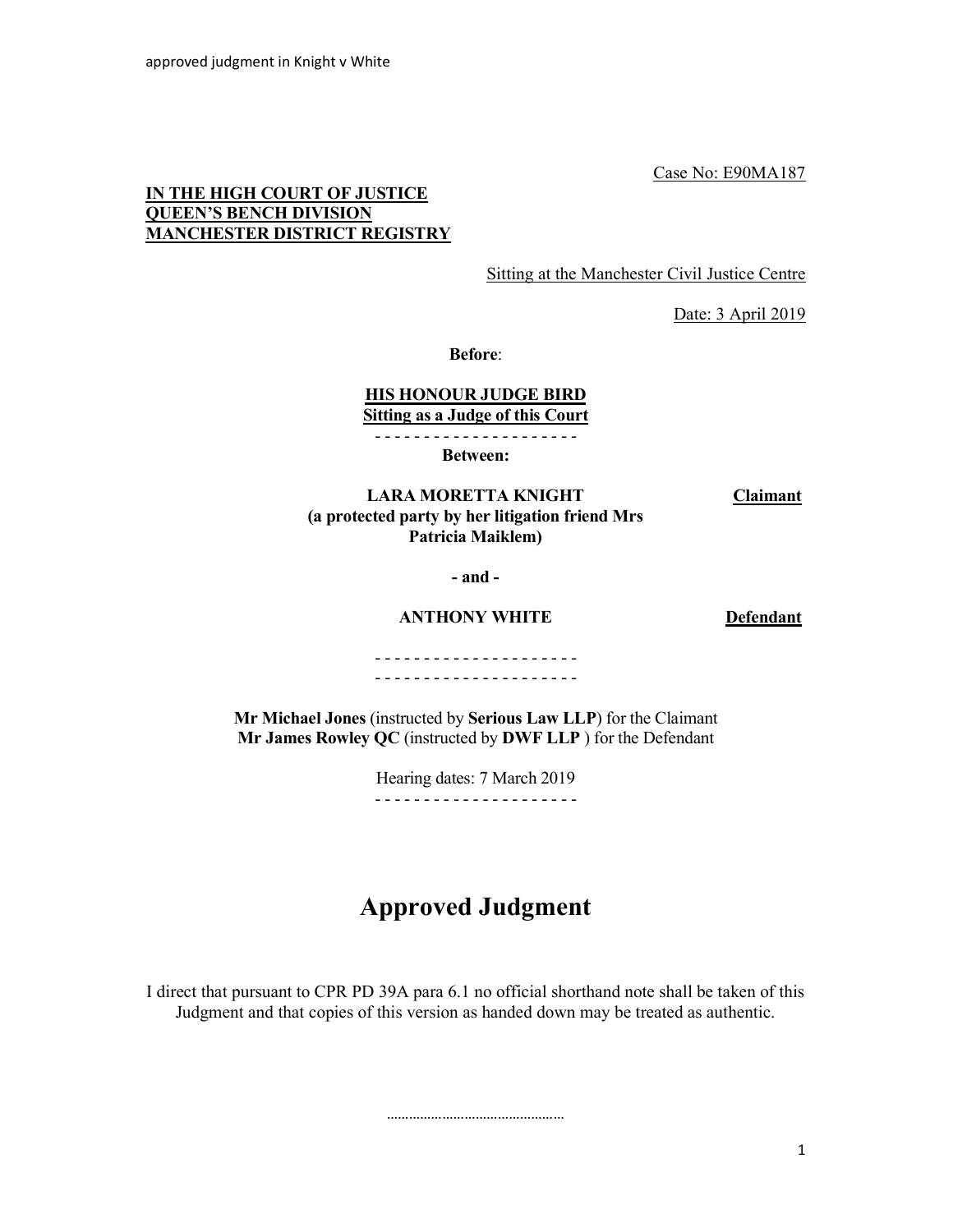#### His Honour Judge Bird:

- 1. This is an application for an interim payment in a serious personal injury claim. Liability has been admitted and judgment entered for damages to be assessed. It is likely, when the matter comes on for trial, that the trial judge will make a periodical payments order ("PPO").
- 2. I have read the following evidence. Two statements from Mr Crabtree, the Claimant's solicitor in support of the application and a statement from Mr Slater, the Defendant's solicitor.

## **Background**

3. The Claimant suffered a very severe traumatic brain injury (see the report of Dr Clarence Liu of 8 August 2016) as the result of a road traffic accident on 14 July 2013 when she was the pillion passenger on a motor cycle driven by the Defendant. She resides at Theoc House in Tewksbury. Up to October 2018 she received neuro physiotherapy twice weekly, occupational therapy and neuropsychology as needed, speech and language therapy weekly, has input from a dietician. There has been a recommendation (see the case management report at page 19) for neuropsychiatry input. She has a son, Mitchell. He is now 10 years old.

#### Procedural Background

4. The parties are agreed that the claim, issued on 13 December 2018, has a value of around £10,000,000. Disclosure is to take place in April 2019 with evidence of fact to follow by the end of May. Permission has been given for each party to rely on the expert report of a neurologist, a neuropsychologist, a neuropsychiatrist and a general physician. In addition, the Claimant has permission to rely on the report of an ophthalmologist. A further case management conference will take place in January 2020 and a costs management hearing will take place at the end of May 2019. Interim payments of £1,377,106 have been made on a voluntary basis.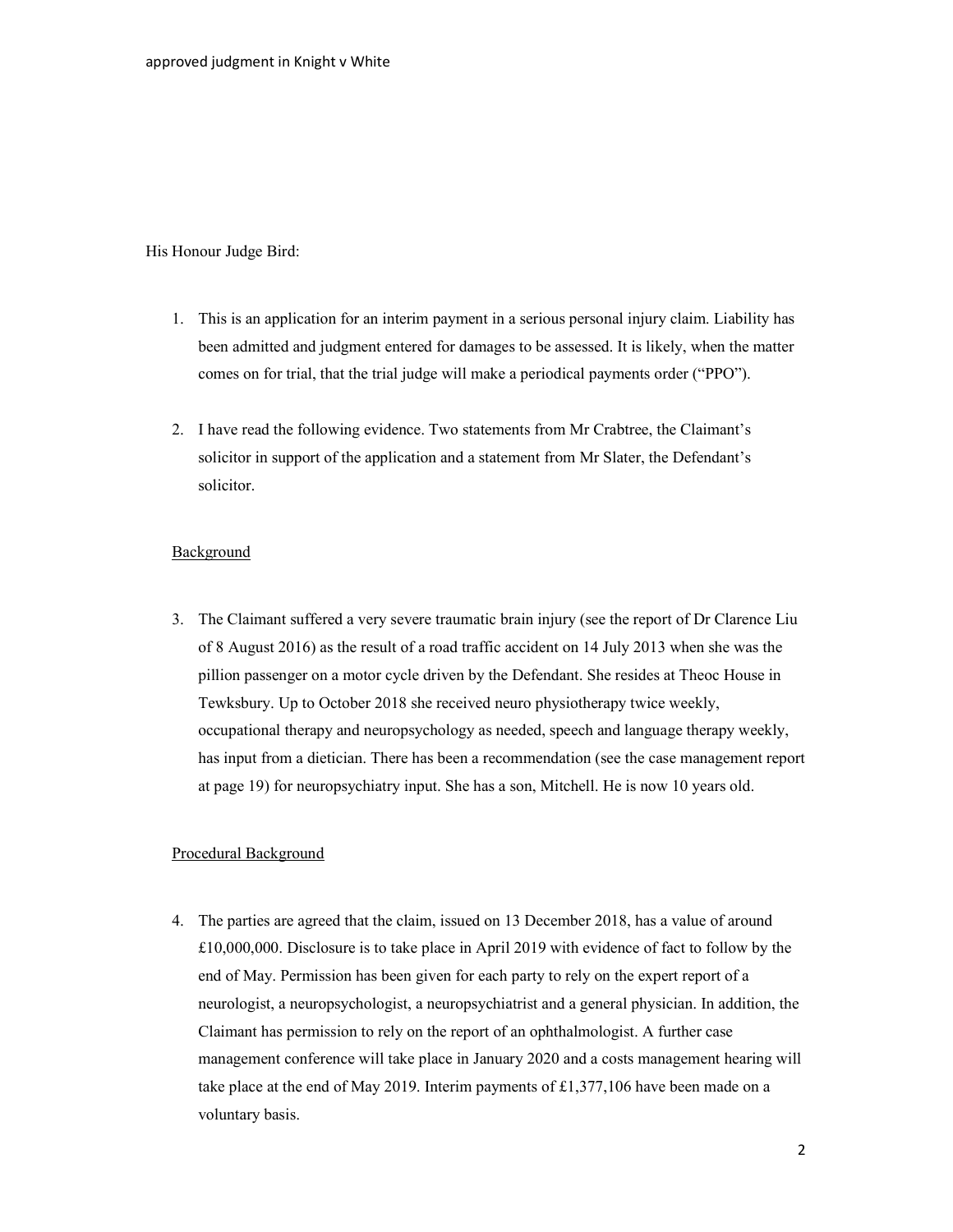## The Claimant's present position

- 5. The case management report provided by The Rehabilitation Partnership, dated 1 October 2018 makes it clear that the Claimant is at her best in the company of her family. It is clear from the report that preliminary work has been undertaken to explore the possibility of a move into the community. Further liaison with potential providers of community care and assistance with property search is recommended in 2019. A move into the community is described as "widely supported by her therapists and current members of her care team". Dr Liu expresses the view (paragraph  $4.2.3(c)(vi)$  of his report at page 212 of the hearing bundle) that discharge from Theoc House for home care is a "long term goal to work towards".
- 6. The Rehabilitation Partnership report estimates the cost of case management, support and rehabilitation and accommodation at around £197,000 for 2019 (£20,470 in respect of case management, £15,000 in respect of nanny and support costs and £27,500 in respect of support and rehabilitation and £134,000 in respect of the costs of Theoc House).

#### The Law

- 7. The power to order an interim payment is set out at CPR 25.7. It is common ground that I have the power to make an order. The parties disagree about the amount of an interim payment but agree that my discretion should be exercised in line with the guidance set out by the Court of Appeal in *Eeles v Cobham Hire Services Limited* [2009] EWCA Civ 204. Further guidance on the proper exercise of the discretion can be found in *Smith v Bailey* [2014] EWHC 2569 (QB) and in Sedge v Prime [2012] EWHC 3460 (QB).
- 8. Whilst the principles derive from **Eeles** I gratefully adopt the summary set out at paragraph 19 of Smith. References in the extract to paragraph numbers are to paragraphs in Eeles.

 (1) CPR r. 25.7(4) places a cap on the maximum amount which it is open to the Court to order by way of interim payment, being no more than a reasonable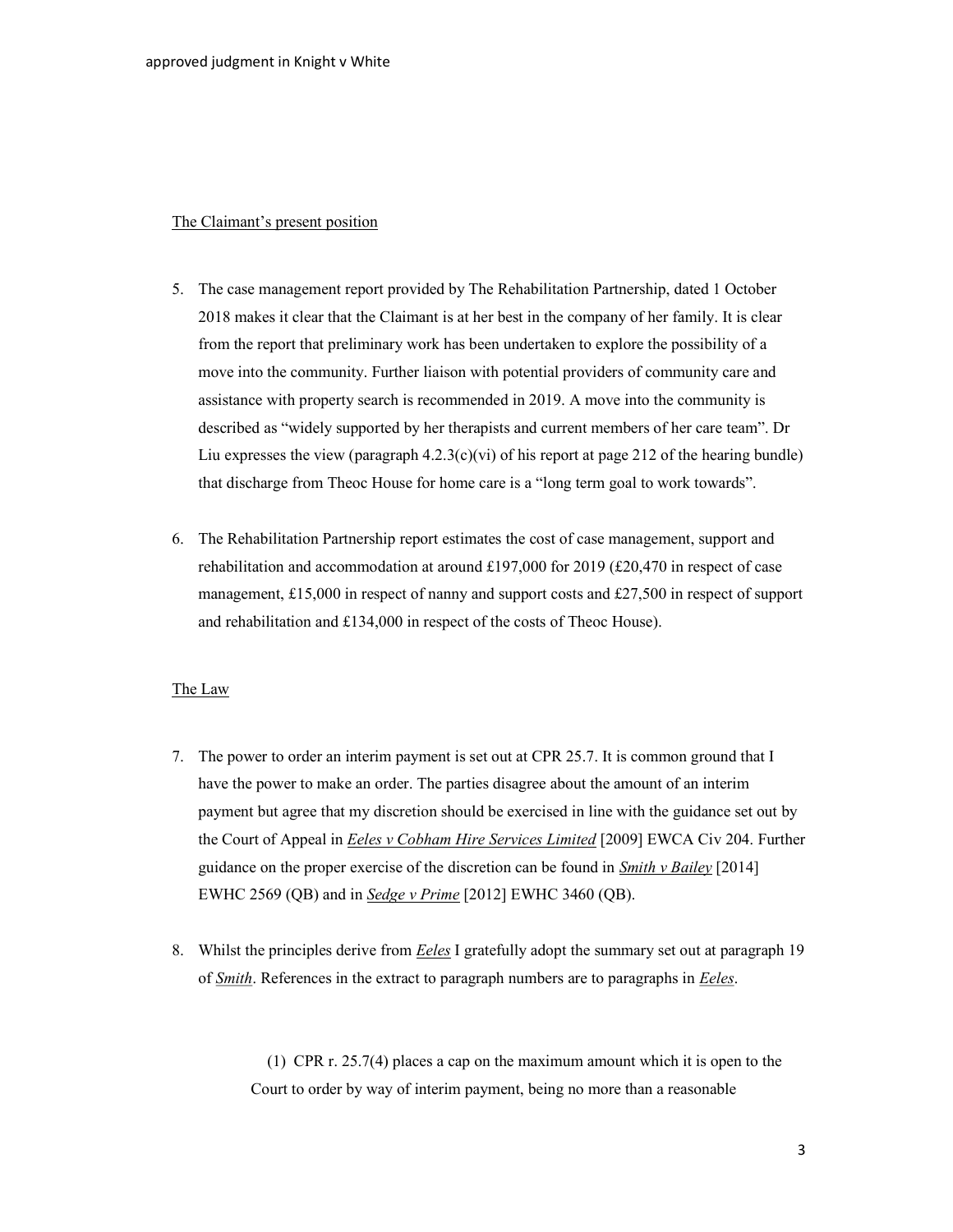proportion of the likely amount of the final judgment (para 30).

 (2) In determining the likely amount of the final judgment, the Court should make its assessment on a conservative basis; having done so, the reasonable proportion awarded may be a high proportion of that figure (paras 37, 43).

 (3) This reflects the objective of an award of an interim payment, which is to ensure that the claimant is not kept out of money to which he is entitled, whilst avoiding any risk of an overpayment (para 43).

 (4) The likely amount of a final judgment is that which will be awarded as a capital sum, not the capitalised value of a periodical payment order ("PPO") (para 31).

 (5) The Court must be careful not to fetter the discretion of the trial judge to deal with future losses by way of periodical payments rather than a capital award (para 32).

 (6) The Court must also be careful not to establish a status quo in the claimant's way of life which might have the effect of inhibiting the trial judge's freedom of decision, a danger described in Campbell v Mylchreest as creating "an unlevel playing field" (paras 4, 39).

 (7) Accordingly the first stage is to make the assessment in relation to heads of loss which the trial judge is bound to award as a capital sum (para 36, 43), leaving out of account heads of future loss which the trial judge might wish to deal with by a PPO. These are, strictly speaking (para 43):

(a) general damages for pain, suffering and loss of amenity;

 (b) past losses (taken at the predicted date of the trial rather than the interim payment hearing);

(c) interest on these sums.

 (8) For this part of the process the Court need not normally have regard to what the claimant intends to do with the money. If he is of full age and capacity, he may spend it as he will; if not, expenditure will be controlled by the Court of Protection (para 44). Nevertheless if the use to which the interim payment is to be put would or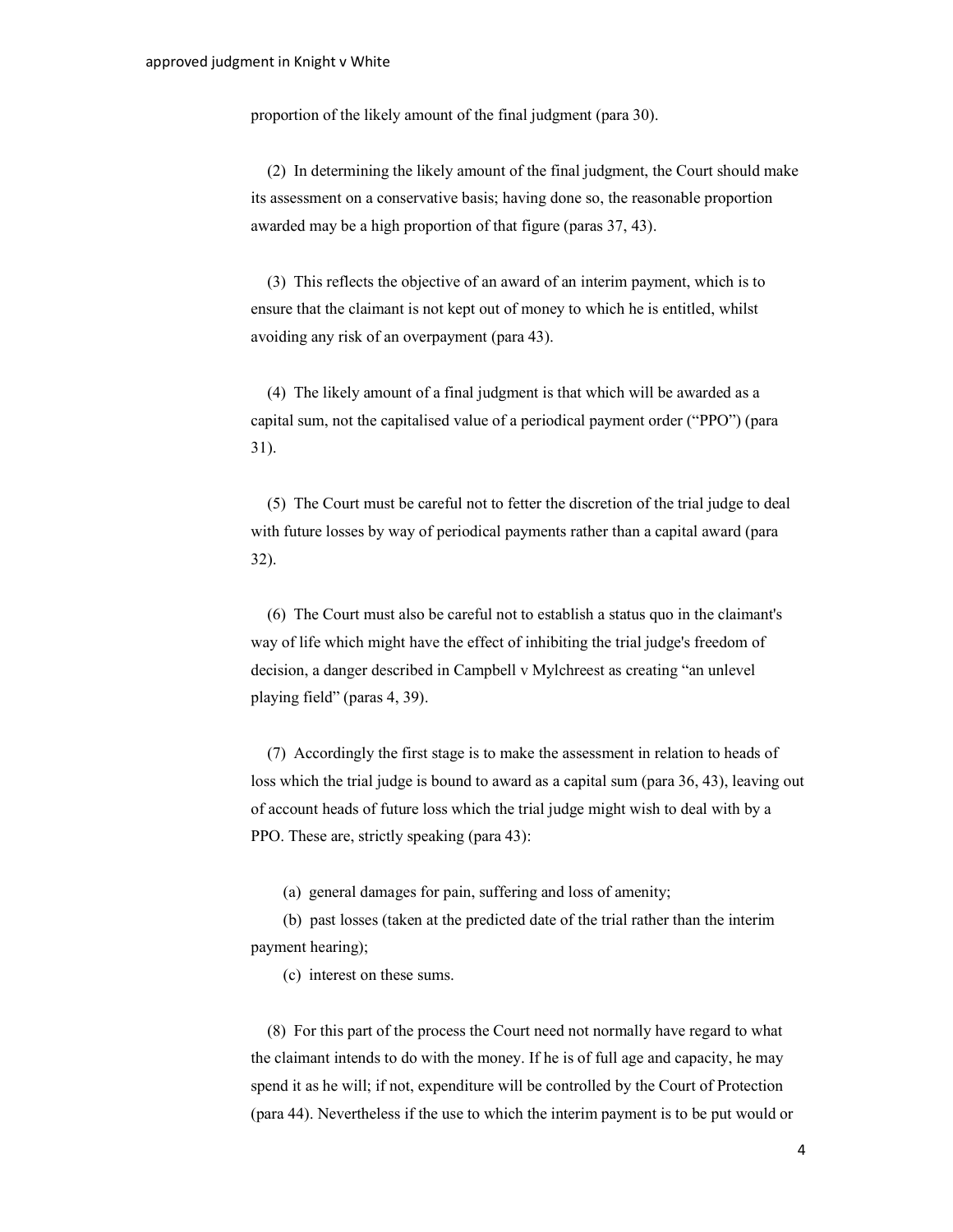might have the effect of inhibiting the trial judge's freedom of decision by creating an unlevel playing field, that remains a relevant consideration (para 4). It is not, however, a conclusive consideration: it is a factor in the discretion, and may be outweighed by the consideration that the Claimant is free to spend his damages awarded at trial as he wishes, and the amount here being considered is simply payment at the earliest reasonable opportunity of damages to which the Claimant is entitled: Campbell v Mylchreest [1999] PIQR Q17 .

 (9) The Court may in addition include elements of future loss in its assessment of the likely amount of the final judgment if but only if (a) it has a high degree of confidence that the trial judge will award them by way of a capital sum, and (b) there is a real need for the interim payment requested in advance of trial (para 38, 45).

 (10) Accommodation costs are "usually" to be included within the assessment at stage one because it is "very common indeed" for accommodation costs to be awarded as a lump sum, even including those elements which relate to future running costs (paras 36, 43).

the First Stage: making an assessment in relation to the heads of loss which the trial judge is bound to award as a capital sum.

- 9. The Claimant's schedule of loss values general damages and losses incurred up to its date at around £1.5M. Of that sum, £250,000 relates to general damages. For the purposes of this application the following specific claims are relevant:
	- a. General damages. It is agreed I should take these at £250,000.
	- b. Neuro rehabilitation fees. It is agreed I should take these at £837,104
	- c. Case management costs. These are not agreed. In the schedule of loss they are claimed at £107,317. Mr Crabtree puts them at £127,453. The Defendant suggests £100,000 as a conservative estimate.
	- d. The Claimant's loss of earnings. These are not agreed. They are put at £66,528 in the schedule of loss. Mr Crabtree's evidence is that the Claimant was not working at the time of the accident because of short term health problems and in particular a knee problem for which she was awaiting surgery. She had however worked for a cheque cashing company and had always worked full-time and was keen to provide for her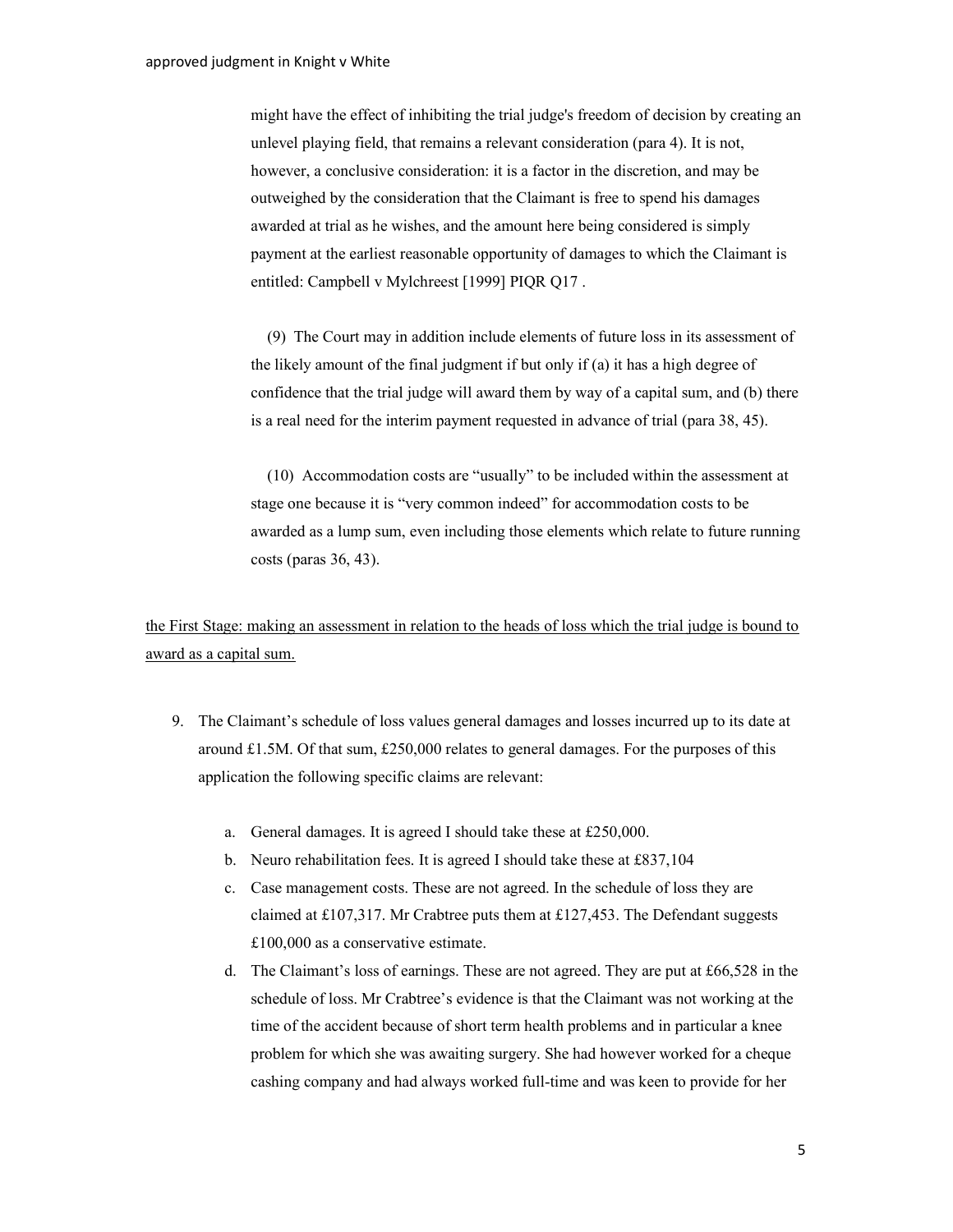family. Mr Crabtree has suggested a 15% reduction in the scheduled claim and suggests £56,549. The Defendant suggests zero as a conservative estimate.

- e. Gratuitous care. This is not agreed. There is no claim in the schedule of loss. Mr Crabtree suggests £50,000 as a conservative estimate based on care over more than 5 years. The Defendant suggests £25,000.
- f. Deputy costs. These are not agreed. Mr Crabtree's evidence is that these have been assessed by the Court of Protection in the sum of £52,000. The Defendant suggests £25,000.
- g. Nanny and support costs. These were pleaded in the schedule of loss at £13,526. Mr Crabtree now suggests £39,786 to cover the cost of paying for the provision of services over a 5.5 year period. The Defendant suggests the sum claimed in the schedule is a conservative estimate.
- h. Therapies. These are not agreed but the difference between the parties is small. Mr Crabtree suggests £41,073. The Defendant suggests £39,324.
- i. Aids and equipment. Again, these are not agreed but the difference between the parties is small. Mr Crabtree suggests £24,544. The Defendant suggests £21,933.
- 10. In order to assess the losses suffered under the same headings (other than general damages) between the date of the schedule and the date of the trial the first issue to determine is when the trial is likely to start. The Defendant asserts that with a case management conference in January 2020 it is realistic to expect a listing in the Autumn of 2020, around 20 months from the date of the hearing. The Claimant suggests that a more realistic date is mid-2021 or 27 months from the date of the hearing.
- 11. There was some discussion about how I should determine the question and in particular if I should take a conservative approach or put myself in the position of a hawkish judge listing the matter for the earliest possible trial date. In my judgment I should simply do the best I can to say when the trial is likely to take place. It is artificial to expect me to adopt an overly hawkish approach just as it is difficult to adopt a "conservative approach". The concept of a conservative approach is easiest to grasp when the court is being to assess what level of damages might be awarded in the future on the basis of evidence that is not yet fully formed and where there are well-argued competing positions advanced by each side. Applying a conservative approach to the question of when a trial is likely to take place is less easy. In my view, bearing in mind that experts in the fields of neuropsychology, neuropsychiatry and neurology are generally busy, this trial is likely to be fixed by reference to the availability also of counsel and that there is a prospect that further expert evidence will be ordered in January which will need to be prepared and the subject of a discussion between experts I have come to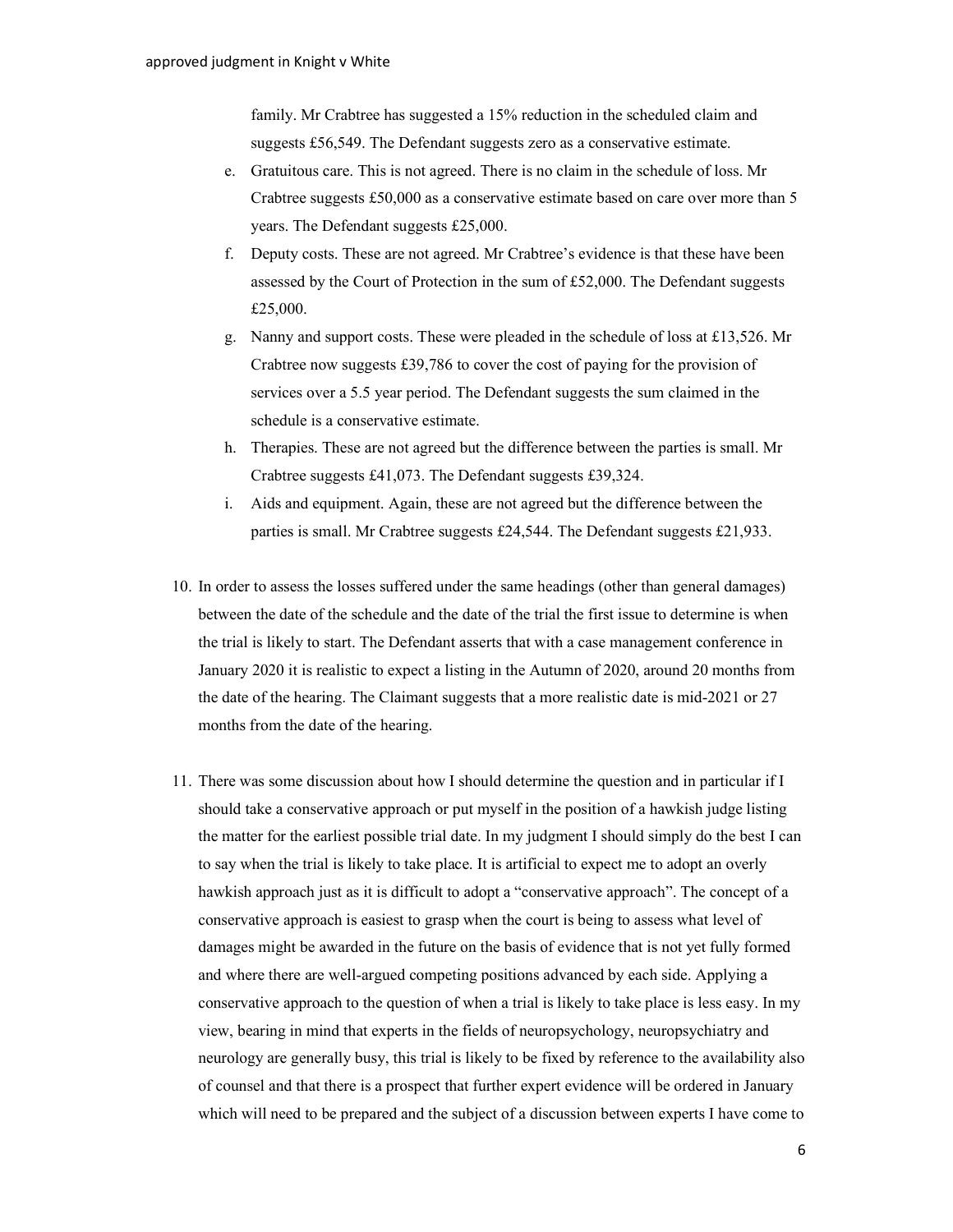the conclusion that as matters stand today it is far safer to proceed on the basis that the correct period between the date of the hearing and the trial is 27 months and not 20 months. I would be concerned if fixing the trial at the earlier date that the parties might find themselves under undue pressure to be ready for trial.

- 12. The next question is what is the monthly sum I should apply when arriving at a conservative view of the lump sum damages likely to be awarded over that period?
- 13. The Defendant suggests that the sum of  $\pounds$ 12,500 is an appropriate estimate. The Claimant suggests the correct figure is either £20,000 (broadly from Mr Crabtree's evidence) or £17,500 (a figure referred to in argument).

## Resolution of the differences between the parties

- 14. I remind myself that I must adopt a conservative approach to the determination of the relevant questions.
- 15. Case management costs. The Rehabilitation Partnership report of 1 October 2018 refers to an annual case management cost of £20,470 in 2019. It would not be appropriate to use that amount as a definitive guide to the assessment of the damages likely to be awarded, for a number of reasons: first I have no clear idea of how the care regime has changed over the years since the accident and so cannot assume that the cost of care has been steady, and secondly costs are likely (at least by reason of inflation) to have risen over the last 5 years. Bearing that figure in mind it seems to me that the sum of  $£100,000$  (around  $£18,000$  per year) is an appropriate estimate of this head of loss on a conservative basis.
- 16. The Claimant's loss of earnings. I do not consider that it would be reasonable to proceed on the basis that the Claimant will be awarded nothing under this head. In my judgment the approach adopted by Mr Crabtree is broadly a conservative one. I would estimate this loss to be £55,000 (or £10,000 per year).
- 17. Gratuitous care. To a very large extent this head of loss relates to care given by family members over and above that provided by a nanny to Mitchell between the ages of 5 and 10. Adopting the approach I must, it seems to me that the Defendant's suggestion of £25,000 is too low. A child of 5 requires near constant supervision, will have restless nights from time to time and needs to be looked after before a nanny arrives, after the nanny leaves and on days

7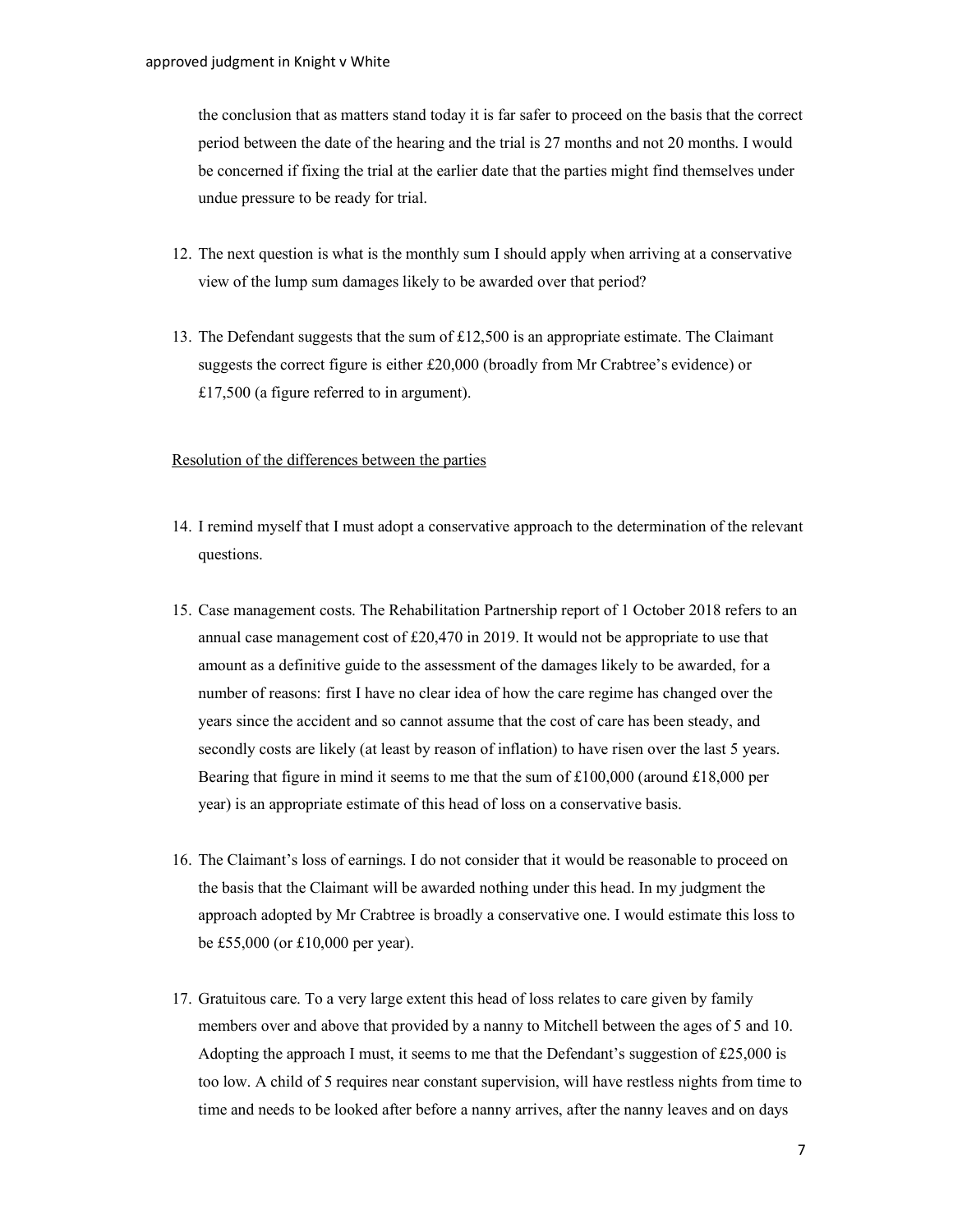when the nanny does not work. Even allowing for some overnight nanny provision it seems to me that a conservative estimate of gratuitous care will lie between the competing figures. I would put it at £35,000 (around £6,000 per year).

- 18. Deputy costs. I am content to accept that these costs have been assessed by the Court of Protection in the sum of £52,000. The Court of Protection is charged with the task of ensuring that funds are used appropriately to meet the needs of protected parties. The assessment of costs in that sum seems to me therefore to represent the sum likely to be awarded.
- 19. Nanny and support costs. I have some sympathy with the Defendant's position that a conservative approach to this head of loss should not exceed the sum claimed in the schedule of loss. However, I should bear in mind that this head should be considered with the claim for gratuitous care. In assessing damages under that head, I have assumed that there was nanny care throughout. Taking a conservative estimate, I would put the loss at £35,000.
- 20. I will estimate therapies at the Defendant's figure of £39,324 and Aids and equipment at the Defendant's figure of £21,933.

## Conclusion on the first stage

- 21. Dealing first with the past losses up to the date of the schedule, I have concluded that the appropriate sums to award are:
	- a. General damages £250,000
	- b. Residential care and rehabilitation £837,104
	- c. Case management £100,000
	- d. Past earnings £55,000
	- e. Gratuitous care £35,000
	- f. Deputy costs £52,000
	- g. Nanny support £35,000
	- h. Therapies £39,324
	- i. Aids and equipment £21,933
- 22. This gives a total of £1,425,361.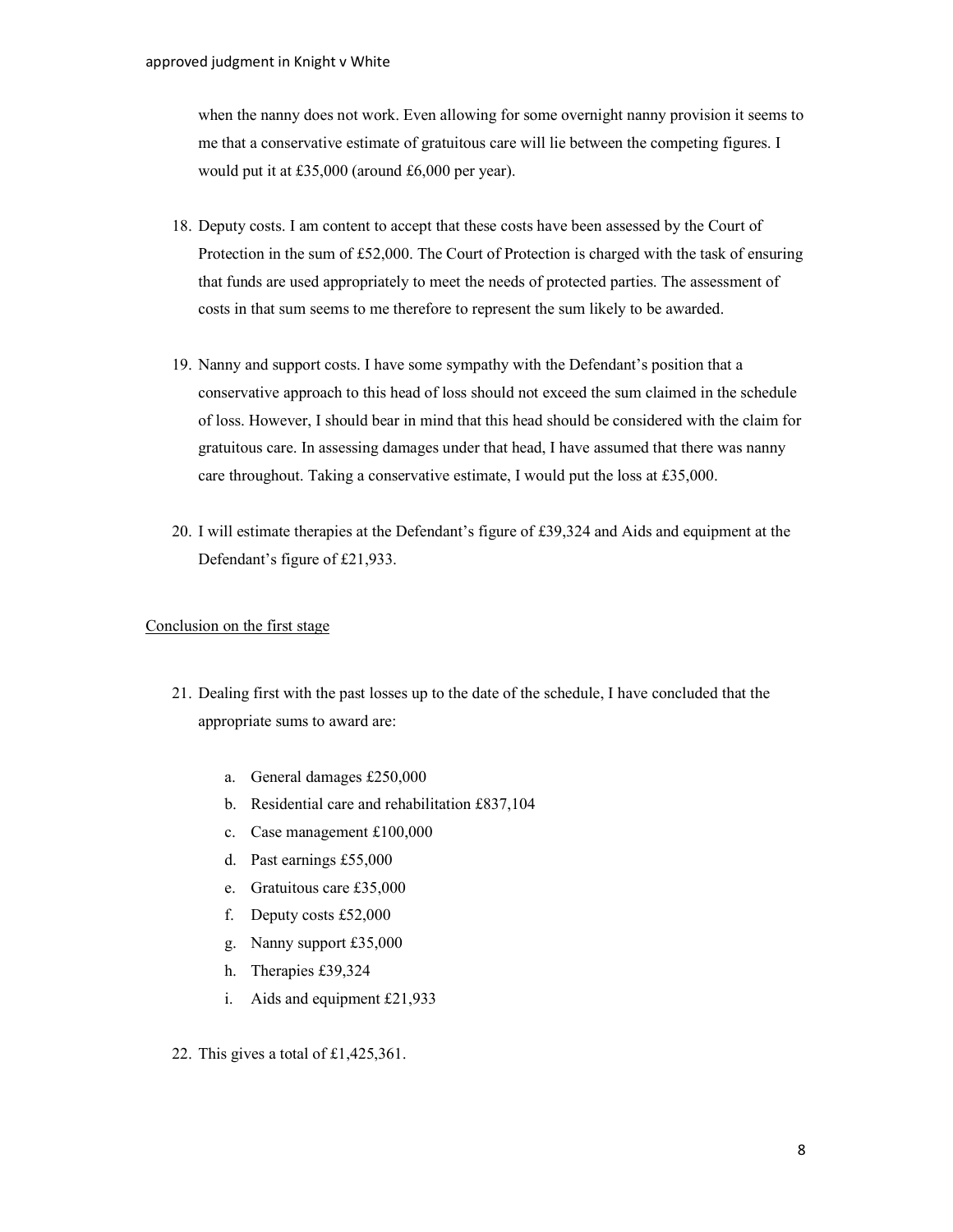- 23. As to the losses between the schedule and the date of trial (27 months) they will fall under the same heads as the claims above, save there will be no claim in respect of general damages. My estimate on a conservative basis of the capital damages which will be awarded over a 5.5 year period (ignoring general damages) is £1,175,361. That equates to £17,808.50 per month. I am prepared therefore to proceed on the basis that a conservative assessment of the postschedule loss is £17,500 per month as suggested in argument by the Claimant. I accept that the route I have taken to that figure may be different to that taken by the Claimant, but I am comforted that the destination is broadly the same. In my view the Defendant's suggested figure of £12,500 per month is too low to be justified.
- 24. Over 27 months, the further period to trial amounts to £472,500.
- 25. My assessment of the likely relevant amount of the final judgment is therefore  $(472.500 +$ 1,425,361) £1,897,861.

## Reasonable Proportion and previous interim payments

- 26. A reasonable proportion of that sum (given my conservative approach) is 90%. There is an argument that the Deputy costs, which have been assessed in part by the Court of Protection should not be subject to any reduction. In my view the safer (and overriding conservative approach) is to be make the reduction nonetheless.
- 27. A reasonable proportion of the likely amount of the final judgment is therefore £1,708,074 which I propose to round down to £1,708,000.
- 28. After account is taken of interim payments made in the sum of £1,377,106, the maximum interim payment I have the power to make is £330,968.90.
- 29. The sum claimed by way of an interim payment of  $£250,000$  is considerably less than the maximum.

## Exercising the Discretion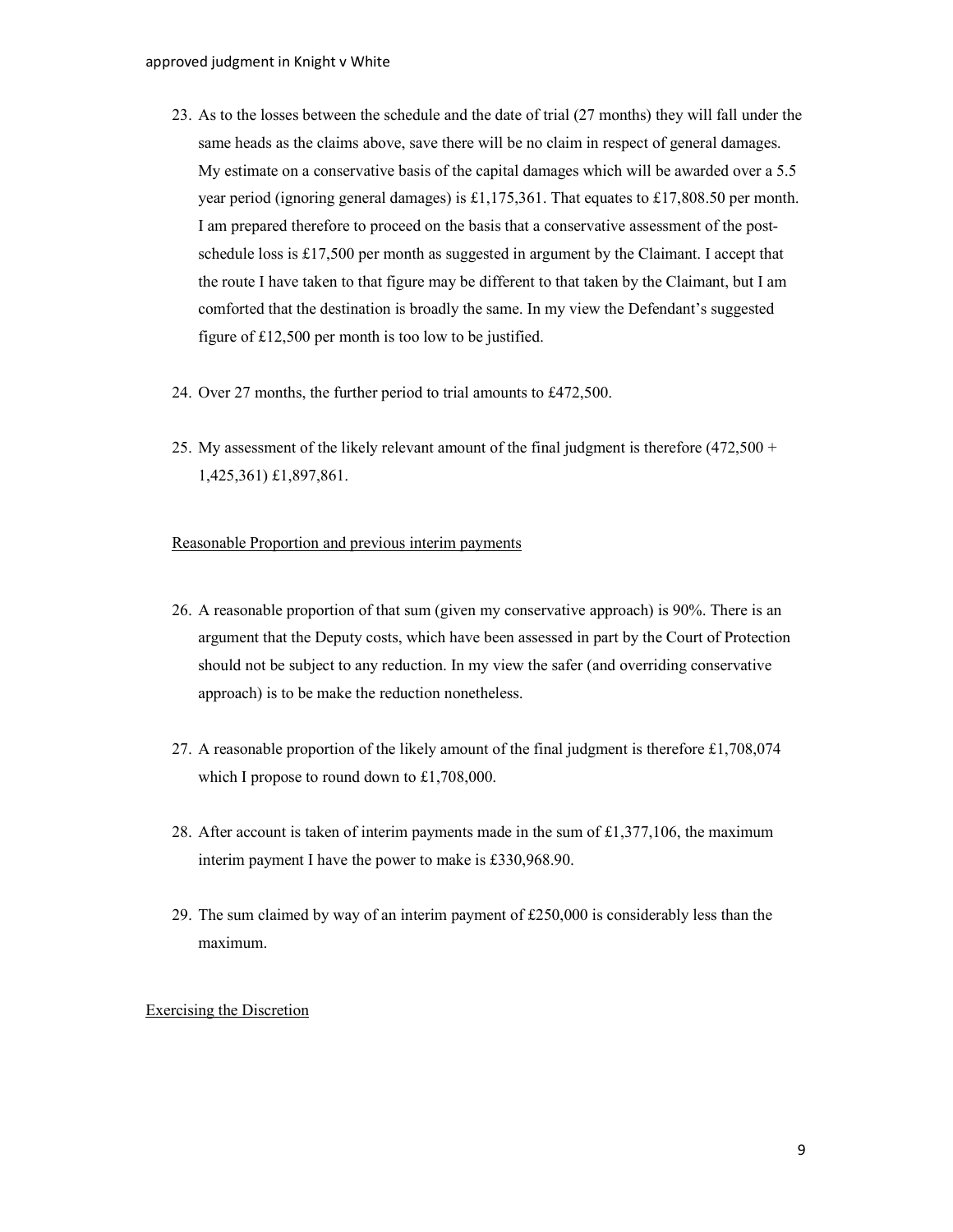- 30. Given that the sum asked for is a sum I have the power to order, I should consider if the circumstances are such that I should make the order sought.
- 31. Mr Rowley QC submitted that the evidence in support of the application reveals a clear intention to trial independent living. He said that if such a trial takes place and that some of the £250,000 is used to fund it, that money will be lost to the Claimant and the trial judge's powers to deal with damages as he or she thinks fit will be fettered. He submitted that there was at least a very real risk that the interim payment might be wasted on an experiment that would turn out to be "a dreadful mistake". He therefore submitted that it would be inappropriate to order an interim payment of anything approaching £250,000.
- 32. I do not accept Mr Rowley's argument. First, the evidence in my view does not support it. In my view the evidence shows that there is a real and proper desire to explore and consider a move into the community and no more. Such a move would potentially benefit the Claimant and is supported as a goal by Dr Liu and by the care teams referred to in the rehabilitation report, so that exploration of it cannot (of itself) be objectionable. There is no suggestion that there is an immediate plan to do anything other than explore options. Exploration seems to me to be sensible. It is a first step to a different care regime. If there is no exploration of the idea then the long-term goal described by Dr Liu will remain as a goal and will never be realised. Secondly, the Claimant has the benefit of help and support not only from experienced serious injury solicitors, but from others including a care manager who might all be expected to voice objections to a direction in her care which was a "dreadful mistake". The position of the Claimant's advisers is made clear in Mr Jones' skeleton argument at paragraph 10(ii):

"The Claimant's advisers will carefully examine her long-term accommodation options as the evidence develops. The options will necessarily include a return to the community. There is no intention for the Claimant to move from Theoc House in the short to medium term and no intention for her to move at all, until all options have been carefully considered, which would not be until at least Autumn 2019. At the stage - whatever accommodation option applies – the Claimant will need to come back to court to seek a further payment"

33. I was referred to Sedge v Prime [2012] EWHC 3460 (QB), a case in which an interim payment was sought specifically to fund a trial of independent living. The defendant raised the "level playing field" argument in this way (see paragraph 35): if the interim payment was made and a period of independent living began, by the time the case came to trial the period of independent living would be so established that the trial judge would (in practical terms) be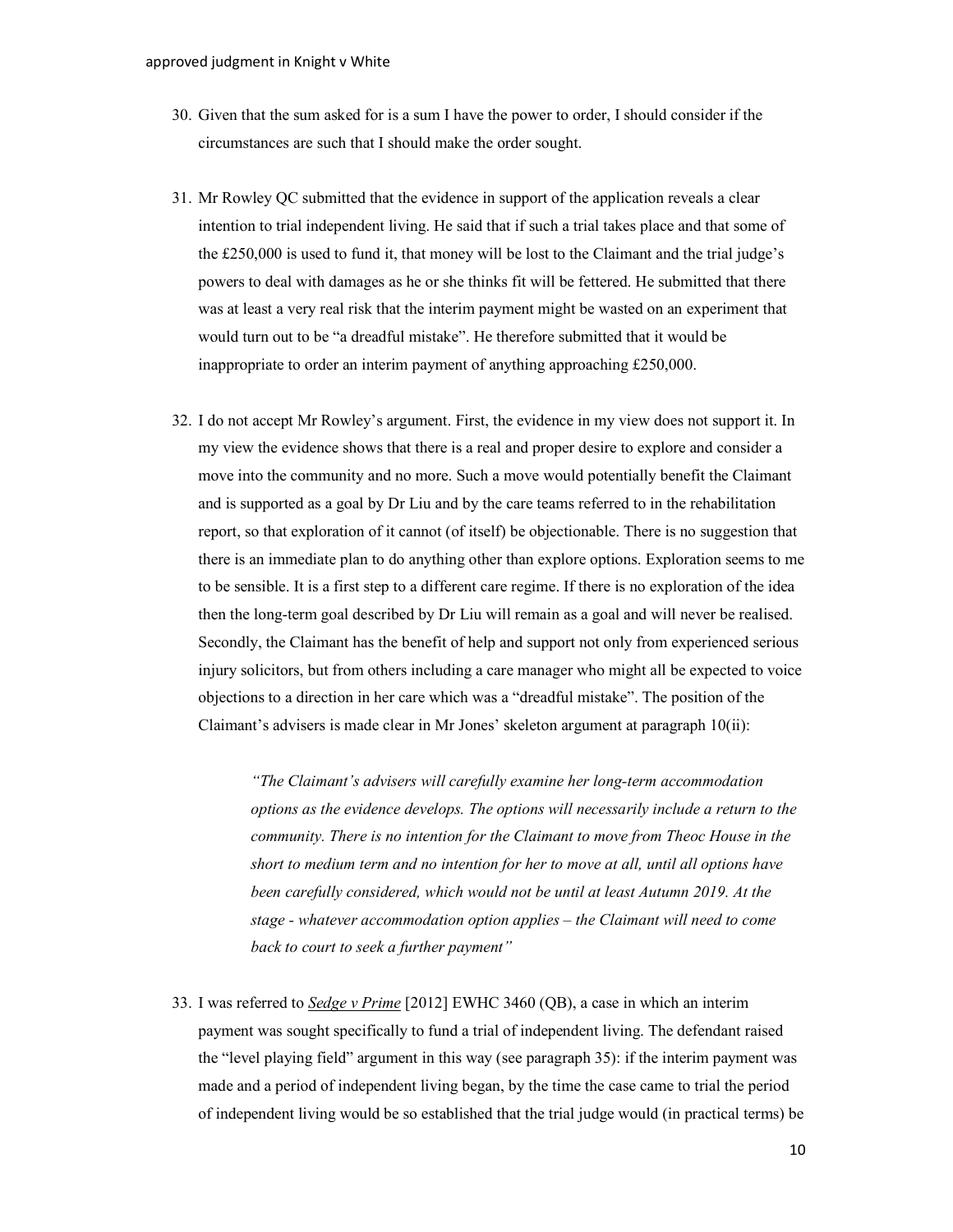bound to continue with it.

- 34. In that case the Deputy Judge ordered an interim payment because he was not persuaded that it would be "plainly wrong" to do so and was persuaded that such a payment would not result in any unfair prejudice.
- 35. I do not derive any real assistance from Sedge because there is here no immediate plan to trial independent living. If and when a further interim payment is sought to fund independent living (if the preliminary investigations that are likely to be undertaken in the near future show this as a viable possibility), it may be that the court will need to consider the level playing field.

#### Conclusion

- 36. I have come to the conclusion that it would be appropriate to order that an interim payment in the sum of £250,000 should be made.
- 37. Given the conclusion I have reached I need not go on to consider stage 2 of *Eeles* and consider whether it is safe to take into account other sums which are likely to be capitalised.

#### Final comments

38. In reaching the conclusion I have reached I have followed the guidance set out in *Eeles*. Whilst it is incumbent on the Claimant to put evidence of loss before the court, in my view that evidence must be considered in context. It must be remembered that in the present case that final expert reports have not been exchanged, witness evidence for the trial has not been exchanged and there has been no disclosure. The procedural point the proceedings have reached must be borne in mind. It would not always be appropriate to expect the Claimant when pursuing (for example) a claim for loss of past earnings, to produce every wage slip, degree certificate or tax return. The claim may be strengthened by that evidence, but its absence is unlikely to lead to a nil assessment. It must be borne in mind that the court's task is to "assess the likely amount" of the final judgment. That exercise falls short of making a finding, supported by the sort of evidence one would see at trial, about losses.